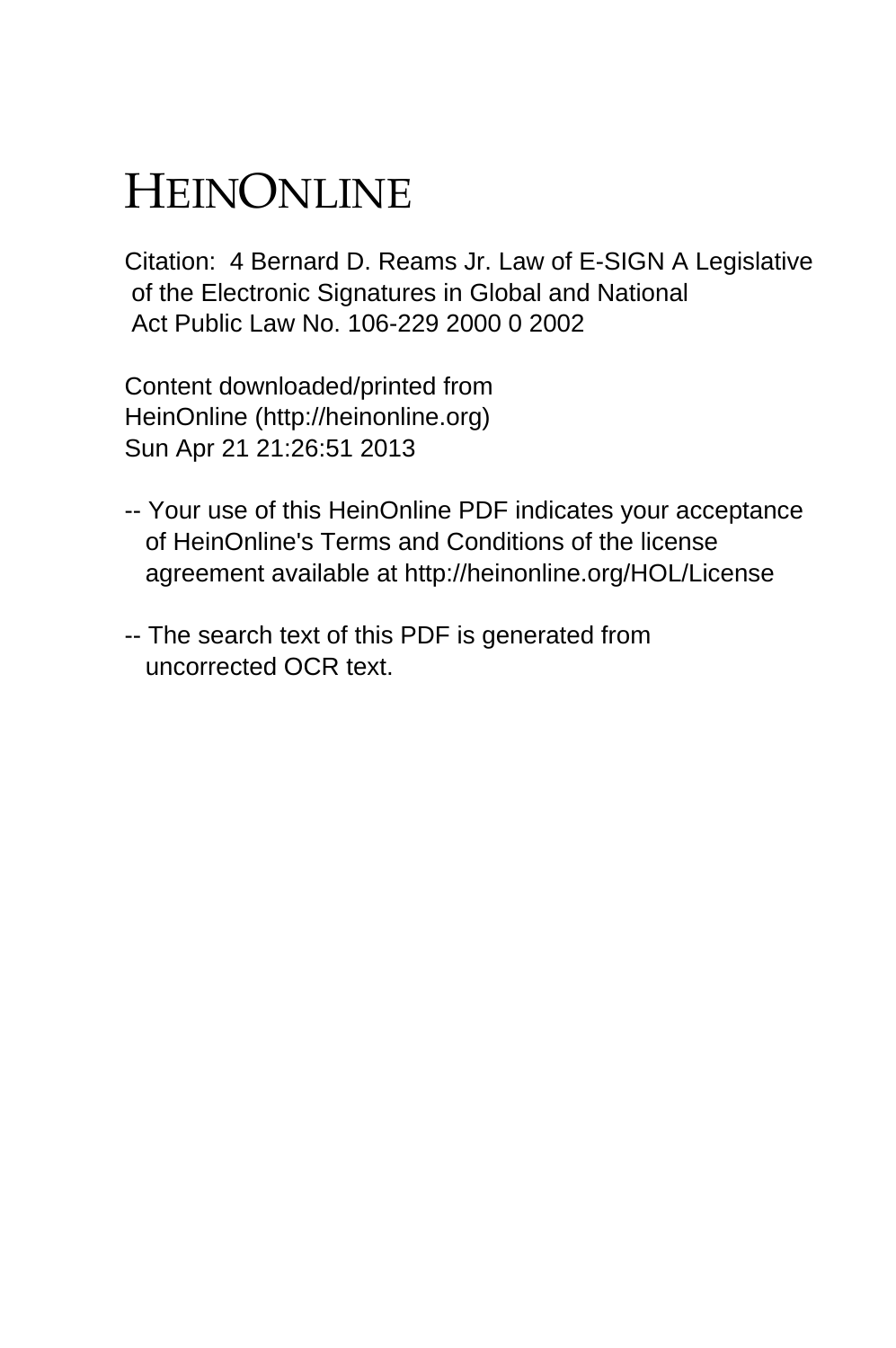HONORING BISHOP **J. NEAUL HAYNES** FOR HIS **20** YEARS OF **DISTINGUISHED** SERVICE

### **RON. EDDIE** BERNICE **JOHNSON**

**IN** THE **HOUSE** OF REPRESENTATIVES *Tuesday, June 17, 1997*

MS. EDDIE BERNICE **JOHNSON** of Texas. Mr. Speaker, I rise today to congratulate and recognize 20 years of dedicated service of a dear friend and the jurisdictional prelate of the<br>Texas Northeast Churches of God in Christ, my friend Bishop James Neaul Haynes. His dislngauished service in our religious community will be recognized on Thursday, June **26, 1997,** in the sanctuary of Saiatsville Sanctuary Church **of God in** Christ in Dallas at 2200

South Marsalis Avenue.<br>
Slothop James Neaul Hayes was born in<br>
Denton, TX, and graduated with honors from<br>
Fred Moore High School. He received his<br>
bachelor's degree, and went on to study at the<br>
University of Denver in Co

in **the** Church of God **in** Christ in **1950.** His first ministedal job was **at** the Church of God in Christ **in Pampa, TX, in 1952. During the**<br>early years of his distinguished career he<br>served as pastor of Saint Emanuel Church of God In Christ in Denison, TX, from **1960 to 1069.** From **1969** to **1979,** he relocated to Wheatley Church of God in Christ in Dallasthe city which ha **now** calls home. He stayod in Dallas and served in many of the churches of our *city:* Haynes Chapel Church of **God** in Christ from 1977 to **1979,** and in 1979, he became pastor of the Saintsville<br>Sanctuary Church of God in Christ where he currently serves today.<br>During his distinguished career, he served

the Texas Northeast Jurisdiction **of** the Church **of God** in Christ, in many capacities. In 1964, he served **on** the Texas Jurisdiction Trustee Board, **and** as district superintendent of the West District of the Texas Northeast Jurisdiclion in **1967.** In **1969,** he served as assistant State secretary **of** the organization. He was appointed as administrative assistant Io *the* State Bishop in **1973 and** in **1978,** took the position of presiding prelate of Texas North-east Jurisdicion. Also during this time, Bishop Haynes served The Church of God in Christ, Inc., which has a membership of **8.5** millian.

**In 1972,** he served as a member **of the** trustee board of **the** Church of God in Christ, and assislant secretary of registration from **1972 to** 1984. In 1984, he was elected to **serve as** member **of** the General Board of Bishops, Presidium, of The Church of God in Christ, Inc., and then was appointed second assistant presiding Bishop of the same organization.

His distinguished service in our community is illustrated by the amount **of** time he has **de-**voted to Dallas' religious community. His lead-ership is exemplified by Bishop Haynes' vision **and** compassion which *are* sought and re-specled throughout our Nation. Because of his commitment to the service of mankind, Bishop Haynes has received a number of cilations, awards, and plaques. Among these are: 1977 Minister of the Year Award, **from** the Inter-denominational Ministedal Alliance, and the Community Appreciation Award, from the Gov-emor of **Texas** in **1978.**

ways worked to help people in Dallas by mak- lem. Since June 1993, the General Accounting<br>ing sure he spent his time helping others and Office (GAO) has issued over 30 reports de-<br>giving back to his community which has giv

bled here today to join me in recognizing my mentwide, high-risk issue in its high risk se-<br>good friend and the fine Bishop from rise.<br>Saintsville Snatuary Church of God in Christ H.R. 1903 is intended to address this prob **Constrained and the State of Standarris Constrained West Constrained Constrained Constrained Constrained Constrained Textas are extremely luckly to have such a relation defined and Technology's [NIST] historic Textas are** Texas are extremely lucky to have such a role in computer security. The bill updates the<br>great pastor, and I am certain his work for the Computer Security Act of 1987 (P.L. 100-235) med 20 years will continue to be full of mean-<br>to give NIST the tools it needs to ensure that<br>ingful accomplishments.

Mr. **SHERMAN.** Mr. Speaker, I rise today **to** computer systems. commitment to helping **others** is being recog- **count** the evolution of computer networks and nized by the American Jewish Committee with their use **by** both the Federal Govemment **and** ho **1997** Cemmunity Service Award. I would the private sector. Further, the **bills** atbiza-

service to others. A wise man once said that **1997.** *"The* best charity is good mill" and Marcia has Specifically, the bill: certainly demonstrated her good will. She has Reduces the cost and improves the **avail-**spent countless hours working for variaus or- **ability** of computer security technologies for spent countless hours working for various or-<br>ganizations, such as the Wilstein Institute of Federal agencies by requiring NIST to pro-<br>lewish Policy Studies, the Leo Bacek Temple mote the Federal use of off-the-shelf prod Jewish Policy Studies, the Leo Baeck Temple mote the Federal use of off-the-shelf products and has also been **an** active alumnus **of** Vas- for meeting civilian agency computer securily sar College. Additionally, Marcia was chair of Vas-<br>sar College. Additionally, Marcia was chair of needs.<br>the Portrails of American Women and the Enhances the role of the independent Com-<br>the Portrails of American Women an the Portraits of American Women and **the** Enhances the role **of the** independent Cow-Jewish Federation's Volunteer Bureau.<br>Since 1950's American Jewish Committee

President Irving Engel first introduced her to board, which is made up of representatives<br>the AUC, Marcia has devoted long hours to from industry, Federal agencies and other out-<br>this organization in numerous capacities, i the **AJC,** Marcia **has** devoted long **hours** to from industry, Federal agencies and other out-this organization in numerous capacities, **in-** side experts, should assist **NIST in** its develoluding working for **the** Jewish Family Center, opment of standards and guidelines for Fed-diresting the committee's **fight** for **civil** rights eral systems. and acting **as** a national vice president for the Requires **NIST** to develop standardized

others, **Marcia** was still able to raise a family tests **and** procedures, **NIST,** with assistance and now spends time with her four grandchildren. It is a great honor to pay tribute to the relative strength of foreign encryption, Marcia Bumam for receiving this award and I thereby defusing some of the concerns associ-would like to add my praise for her hard work ated with the export of domestic encryption and dedication to *our* community. products.

IN THE **HOUSE** OF REPRESENTATIVES encryption **by** the private sector,

today to introduce H.R. 1903, the Computer Security Enhancement Act of 1997. I would today to introduce H.R. 1903, the Computer ade. Significant changes in the manner in Security Enhancement Act of 1997. I would which information technology Subcommittee Chair-<br>
Bise to thank Technology Subcommittee Chair committee and subcommittee ranking minority bill updates the act, taking these changes into<br>members, Congressmen GEORGE BROWN and account.<br>BART GORDON, for their efforts in crafting a bi- Establishes a new computer science BART GORDON, for their efforts in crafting a bipartisan bill which should help strengthen ship program for graduate and undergraduate computer security throughoutthe Federal Gov- students studying computer socurly. **The** bill

No matter what board, organization, or com- The lack of adequate security for Federal cimite lack of adequate abounty for Fourth of<br>Vilian computer systems is a significant prob-<br>lem, Since June 1993, the General Accounting sign bruch the community which has given tailing serious information security weak-<br>go much to him. nesses at Federal agencies. This year, GAO<br>Microsson and the metric of the metric of the metric of the metric of the metri highlighted computer security as a govern-<br>mentwide, high-risk issue in its high risk se-

on securing our Federal information tech-<br>nology infrastructure.

TRIBUTE TO MARCIA **BURNAM** nology infrastruture. The Computer Security **Act** gives **NIST** the HON, BRAD SHERMAN **lead responsibility for computer security for**<br> **CF CALIFORMAN Enderal civilian agencies.** The act requires<br>
N THE HOUSE OF REPRESENTATIVES<br>
IN THE HOUSE OF REPRESENTATIVES<br> **DEVELOP TO develop the sta NIST** to develop the standards and guidelines needed to ensure cost-effective security and *Tuesday, June 17, 1997* privacy of sensitive information in Federal

recognize Marcia Bumam, whose outstanding H.R **1903** updates **the** *act* **Io take** into **as**like to add my praise for this remarkable tions are consistent with authorizations that<br>woman.<br>Marcia Burnam truly embodies the spirit of H.R. 1274, the NIST Authorization Act of

puter System Security and Privacy Advisory<br>Board in NIST's decisionmaking process. The

organization.<br>Despite these innumerable hours devoted to of foreign encryption products. Through such of foreign encryption products. Through such from the private sector, will be able to judge<br>the relative strength of foreign encryption,

Limits **NISTs involvement** to the develop-THE COMPUTER SECURITY ment of standards and guidelines for Federal<br>ENHANCEMENT ACT OF 1997 standards and guidelines are to be used for<br>ON. F. JAMES SENSENBRENNER, JR. the acquisition of security technologies for the<br>ON. F. **OF FREE SENSENBRENNER, JR.** the acquisition of security technologies for the **Free and COF WISCONSIN CORPORATION**<br> **OF WISCONSIN RESEARCT CONDUCT ATTACK**<br> **CES OF A CORPORATION CORPORATION CONDUCT CORPORATION** 

*Tuesday, June 17, 1997* Updates **the** Computer Security **Act** to ad-**Mr. SENSENBRENNER.** Mr. Speaker, I rise dress changes in technology over the last **dec-**Federal Government has occurred since the<br>enactment of the Computer Security Act. The **woman CONSTANCE MORELLA,** and the full enactment of the Computer Security Act. The committee and subcommittee ranking minority bill updates the act, taking these changes **into**

computer security throughout the Federal Gov-<br>computer security throughout the Federal Gov-<br>emment.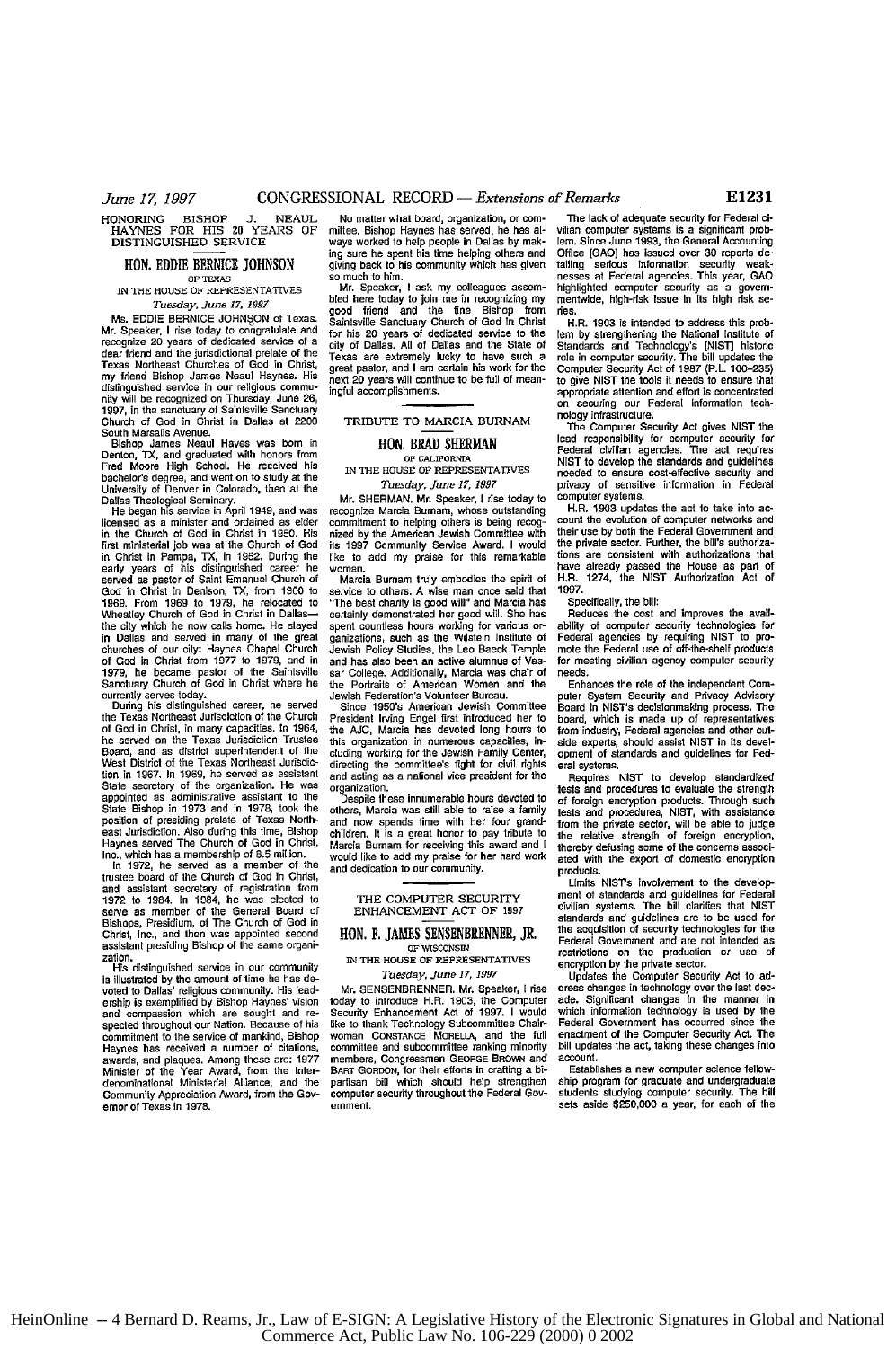next two fiscal years, to enable **NIST** to **finance** computer security fellowships under an existing **NIST** grant program. Requires the National Research Council to

conduct a study to assess the desirability **of,** and the technology required to, support **public**

key infrastructures.<br>It has been 10 years since Congress<br>passed the Computer Security Act. Over that<br>time, computer technology has changed at a breathtaking rate. The Computer Security En-hancement Act **of 1997** will help **NIST** and the rest of our Federal civilian agencies adapt to

these changes. Mr. Speaker, ensuring that our agencies' computer systems as secure is *a* priority. H.R. **1903** is an important step toward this goal, and **I** urge all my colleagues to cosponsor this bipartisan bill.

<u>The Computer Security</u> **ENHANCEMENT ACT OF 1997**

### **HON. CONSTANCE A. MORELLA**

IN **THE HOUSE** OF REPRESENTATIVES *Tuesday June 17, 1997*

Mrs. MORELLA. Mr. Speaker, **I** rise today to join Science Committee Chairman SENSEN-BRENNER and ranking committee and subcommittee members **BROWN** and GORDON in introducing H.R. **1903,** The Computer Security Enhancement Act of **1997.** H.R. **1903** is designed to improve the security of computer

systems throughout the Government.<br>In 1987, Congress passed the Computer<br>Security Act which gave the National Institute of Standards and Technology **JNISTj** the lead responsibility **for** developing security standards and technical guidelines **for** civilian government agency computer **systems.** H.R. **1903** updates this i0-year-old statute.

The networking revolution of the last decade has Improved the ability **of** Federal agencies to process and transfer **data.** It **has** also made that same data more vulnerable to **corruption** and **theft.**

**In** February, the General Accounting **Office JOAO)** highlighted computer security as a **guv-**emment-wide, high-risk issue in its **high** risk series. Concurrent with the release of GAO's **high** risk report, **I** held the second in **a** series **of** briefing on computer security. During the briefing, members of the Science Commitee heard from some of the most respected *ex*perts In the field of electronic information **se**curity. They all agreed that the Federal Govemmenl must do more to secure sensitive

electronic data. The Federal Government is not alone in its *need* to secure electronic information. The **cor**ruption of electronic data threatens every sec**tor** of our economy. The market for high-qual**iy** computer security products is enormous, and the U.S. software and hardware industries<br>are responding. The Federal Government,<br>through NIST, can harness these market<br>forces to improve computer security within Federal agencies at a fraction of the cost of

developing its **own** hardware and software. The Computer Security Enhancement Act of **1997** will assist in this process. The bill re-duces the cost **and** improves the availabiliy **of** computer security technologies for Federal agencies by requiring **NIST to** promote the **use** of off-the-shelt products for meeting civillan agency computer security needs.

The bill also enhances the **role of** the independent Computer **System** Security and Prvacy Advisory Board in NIST'a decisionmaking process. **The** beard, **which** is made **up** of representatives from industry, federal agencies **as** well as other **outside** experts, should asist NIST in its development of standards and<br>guidelines for Federal systems which are compatible with existing private sector technologies.

Further, **the bill** requires **N]ST** to develop standardized **tests** and procedures to evaluate the strength **of** foreign encryption products. Through such tests and procedures, **NIST,** with **assistance** from the private sector, will be able to judge the relative strength **of** foreign encryption, thereby defusing some of the conceams associated with the **export of** domestic encryption products. The bill also clarifies that **N[ST** standards

and quidelines are to be used for the acquisi**tion of security** technologies **for** the Federal Government and are not intended as restric**tions on** the production **or** use of encryption **by** the private sector. Additionally, H.R. **1903** addresses the short-

age of university students studying **computer** security. **Of** the **5500** Ph.D's in computer science awarded over the last **5** years in Can*ada* and the United States, only **16** were in fields related to computer security. To help address such shortfalls, the bill establishes a new computer science fellowship program for graduate **and** undergraduate students studying computer security. The bill sets aside **\$250,000** a year, **for** each of the next **two** fiscal years, to enable **NIST** to finance computer security fellowships **under** an existing **NIST** grant program.

The provisions of the Computer Security Enhancement Act should help maintain a strong domestic computer security industry. **A** strong industry will **not** only help **our** economy **but** also significantly improve the security of Federal computer systems.

Mr. Speaker, H.R. **1903** alone will not solve the Federal Government's computer security problems. **It** is, however, **an** important step **in** the *right* direction. I commend Chairman **SEN-**SENBRENNER for crafting a bipartisan bill that should substantially improve computer security for the Federal *Government,* and I encourage all of my colleagues to join in cosponsoing the Computer Security Enhancement Act of **1997.**

INTRODUCTION OF THE COMPUTER SECURITY **ENHANCEMENT ACT** OF **1997.** H.R. **1903**

### **HON. BART GORDON**<br>OF TENNESSEE

IN **THE HOUSE** OF REPRESENTATIVES *Tuesday, June 17, 1997*

Mr. GORDON. Mr. Speaker, **I** am pleased to **join Chairman SENSENBRENNER, Ranking<br>Member BROWN, Chairwoman MORELLA and** other members of the Committee on Science in introducing the Computer Security Act of

**1997.** Not a day that goes by that we don't see some reference to the Internet and the explosive growth of electronic commerce. What was originally envisioned as a network for defense communications and university researchers is now an international communications network of which we are just beginning to realize **its** potential.

Both Office of Technology Assessment and National Research Council reports have id fied a major obstacle **to the** growth of elec-tronic commerce-the lank of the widespread **use of** encryption products. The bill **we** are introducing today is the first **step** to encourage the use of encryption products, both by Fed-eral agencies and the private sector. This In tum will support the growth of electronic commerce.

The Computer Security Enhancement **Act** of **1997,** which amends the Computer Security Act of **1987** (P.L. **100-235)** builds **on** the close collaboration and cooperation between the Na-tional Institute of Standards and Technology [NIST] and industry to develop standard reference materials and the standards that are **key** to the seamless commerce **we** take for granted today. This legislafion highlights **the** need for **NIST** to expand its activities in the area of electronic commerce.

Our legislation **also** strengthens the N[ST's role in coordinating Federal agencies' **effort** to utilize encryption and digital identification prod**ucts.** It encourages Federal agencies to adopt and *use* commemially available encryption technologies whenever possible. This legislation allows NIST to evaluate the technical<br>merit of industry claims of the strength of gen-<br>erally available foreign encryption products.<br>Hopefully, this will defuse some of the tension surrounding the issue of export of domestic encryption products.

Not only is this legislation consistent with the recommendations of the Office **of** Tech-nology Assessment and the National Re-search Council, it **is als** in-fline *With* a **set** of resolutions adopted by NIST's Computer System Security **and** Privacy Advisory Board on June **6, 1997.** Finally, I believe this bill is con-sistent with the goals President's Clinton's **up**coming policy announcement on electronic commerce.

If has been a pleasure working with Chairwoman MORLLA **on** crafting this piece of leg-islation **and** I look forward to continuing to work with her to move this bill through *the* legislative process.

**HONORING** ARABELLA MARTINEZ

### **BON.** RONALD **V. DELLUMS OF CALIFORNIA**

**IN THE HOUSE** OF REPRESENTATIVES *Tuesday, June 17, 1997*

Mr. DELLUMS. Mr. Speaker, Arabella Mar-<br>tinez has been a leader in motivating, organizing, and Improving the **Fruitvale** community. A graduate **of** the University of California, Berke-**ley,** with a masters in social **work, Arabella** has *been* a strong clear **voice** articulating the dimensions of what must be **done,** and pulling together participation from beth the private and public sectors.

**As CEO** of the Spanish Speaking Unity Council from 1969 to 1974, she immersed her-<br>self in the development of programs to build rsponsibiity **and** economic preparedness in the Lattno community. She bilt the organize-flon into a strong economic development and community organization with considerable assets.

Her abilities and dynamism gained **the** at-tention of former President Jimmy Carter, who

HeinOnline -- 4 Bernard D. Reams, Jr., Law of E-SIGN: A Legislative History of the Electronic Signatures in Global and National Commerce Act, Public Law No. 106-229 (2000) 0 2002